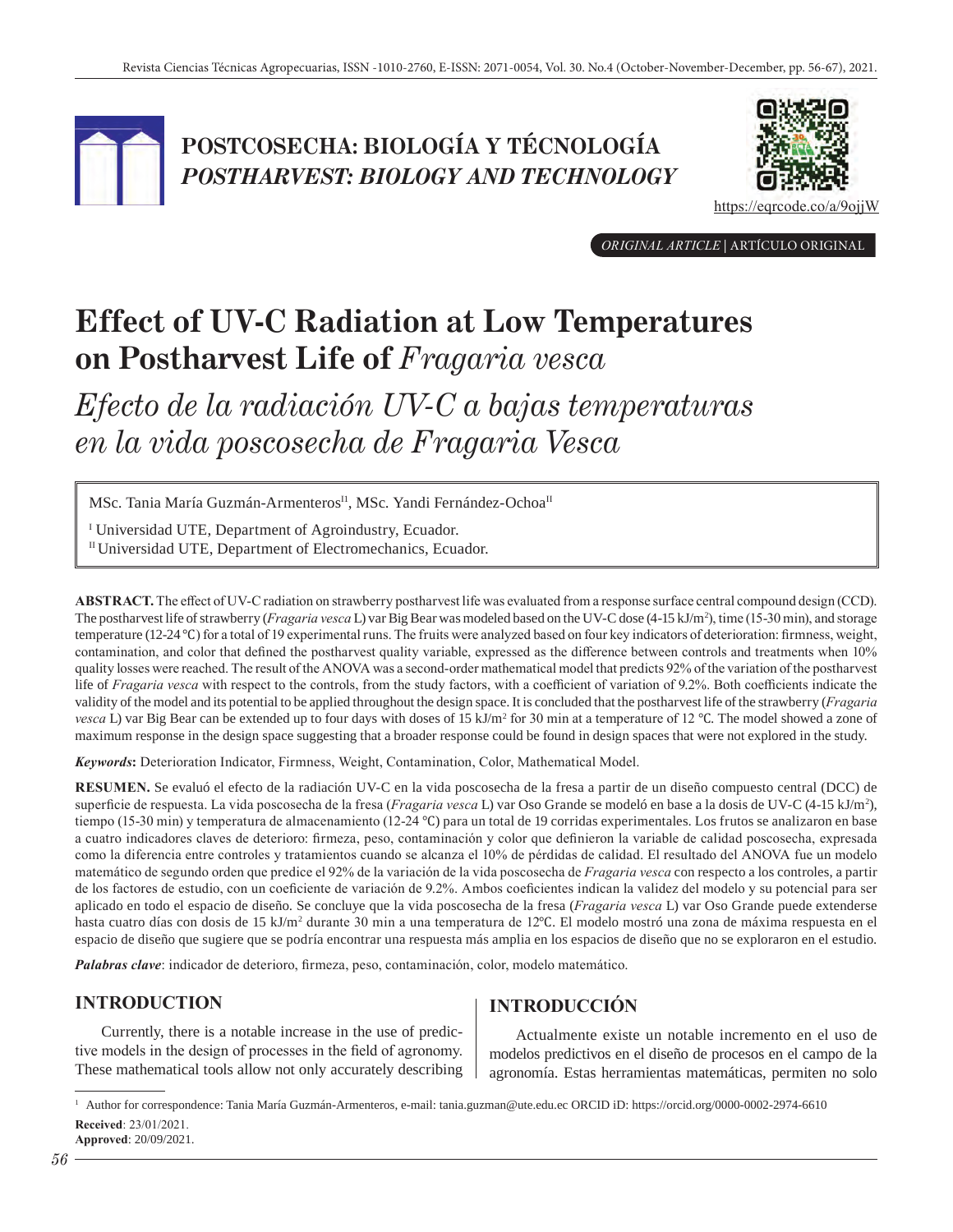the behavior of variables of interest, but also designing processes and evaluating transformations with different quality variables such as color, appearance, level of contamination, weight loss and fruit yield. With proper manipulation of the variables, these models can be compared and evaluated in practice easily and with a small margin of error. In this sense, their wide range of utility has allowed both the use of various pre-harvest systems for the control of pests and diseases and conservation treatments for the correct postharvest handling of fruits and vegetables (Díaz *et al.*, 2019; Bhattacharjee *et al.*, 2020; Martin *et al.*, 2021).

The consequences of the decrease in the quality of the fruit are a risk, not only for the producers due to the obvious economic losses but also for the consumer due to the action of pathogenic microorganisms and toxin producers. Strawberry (*Fragaria vesca*) is one of the most important crops in Ecuador that stands out for its high nutritional value and sensory attributes, highly appreciated by consumers. However, the characteristics of the fruit cause its rapid postharvest deterioration (Idzwana *et al.*, 2020; Pombo *et al.*, 2011). This deterioration is due to factors of different nature (physical, chemical, and biological); however, the appearance of microorganisms is the factor that most reduces its postharvest useful life.

UV-C radiation is one of the minimum postharvest conservation treatments capable of substantially reducing the microbial load without affecting the organoleptic properties of the fruit (Idzwana *et al.*, 2020; Urban *et al.*, 2016). UV-C has been used successfully in the postharvest of numerous fruits and vegetables such as strawberries, pineapple, peaches, tomatoes, cucumbers, and broccoli (Formica *et al.*, 2017; Liu *et al.*, 2018; Yang *et al.*, 2014). This conservation treatment produces resistance to deterioration not only due to its ability to inhibit microbial growth on the fruit surface but also due to the stimulation of metabolites that delay the senescence of the fruit at low doses of UV-C (hormonal effect) (Andrade *et al.*, 2013; Liao *et al.*, 2016).

UV-C has a significant influence ( $p < 0.05$ ) in the main causes of deterioration of both fruits and vegetables, causing a delay in senescence. However, uneven surfaces of fruits and vegetables can vary the effectiveness of UV-C. Other factors of variation are the variety of the fruit, the season of the year, and the storage temperature (Cote *et al.*, 2013; Hakguder y Unluturk, 2018; Petrielli *et al.*, 2019). Combined UV-C treatments with gases, chemicals, modified atmospheres and light pulses can also increase the effectiveness of the UV-C response to fruit senescence (Allende *et al.*, 2007; Xu *et al.*, 2019; Kim *et al.*, 2010; Lu *et al.*, 2018; Marquenie *et al.*, 2002; Moreno *et al.*, 2016) gaseous O3, superatmospheric O2 and high  $CO<sub>2</sub>$ .

Several studies of UV-C treatment in strawberries indicate a high sensitivity of the fruit to these treatments (Forges *et al.*, 2018; Ortiz *et al.*, 2018; Severo *et al.*, 2015). However, few investigations include a mathematical model that can accurately predict the postharvest shelf life change of strawberries based on the treatment applied. The objective of the present work was to obtain a mathematical model that allows effectively evaluating the combined effect of different doses of UV-C radiation, storage time and temperature, on the postharvest shelf life of strawberries (*Fragaria vesca* L.) var. Big Bear.

describir con precisión el comportamiento de variables de interés, sino diseñar procesos y evaluar transformaciones con diferentes variables de calidad como color, apariencia, nivel de contaminación, pérdida de peso y rendimiento de frutos. Con una adecuada manipulación de las variables, estos modelos se pueden comparar y evaluar en la práctica de forma sencilla y con un pequeño margen de error. En este sentido, su amplia gama de utilidad ha permitido tanto el uso de diversos sistemas precosecha para el control de plagas y enfermedades como tratamientos de conservación para el correcto manejo poscosecha de frutas y hortalizas (Díaz *et al.*, 2019; Bhattacharjee *et al.*, 2020; Martin *et al.*, 2021).

Las consecuencias de la disminución de la calidad de la fruta son un riesgo, no solo para los productores por las evidentes pérdidas económicas, sino también para el consumidor por la acción de microorganismos patógenos y productores de toxinas. La fresa (*Fragaria vesca*) es uno de los cultivos más importantes del Ecuador que destaca por su alto valor nutricional y atributos sensoriales, muy apreciado por los consumidores. Sin embargo, las características del fruto provocan su rápido deterioro poscosecha (Idzwana *et al.*, 2020; Pombo *et al.*, 2011). Este deterioro se debe a varios factores de diferente naturaleza (físicos, químicos y biológicos); sin embargo, la aparición de microorganismos es el factor que más disminuye su vida útil poscosecha.

La radiación UV-C es uno de los tratamientos mínimos de conservación poscosecha capaces de reducir sustancialmente la carga microbiana sin afectar las propiedades organolépticas de la fruta (Idzwana *et al.*, 2020; Urban *et al.*, 2016). La UV-C se ha utilizado con éxito en la poscosecha de numerosas frutas y verduras como fresas, piña, melocotones, tomates, pepinos y brócoli (Formica *et al.*, 2017; Liu *et al.*, 2018; Yang *et al.*, 2014). Este tratamiento de conservación produce resistencia al deterioro no solo por su capacidad para inhibir el crecimiento microbiano en la superficie del fruto, sino también por la estimulación de metabolitos que retrasan la senescencia del fruto a bajas dosis de UV-C (efecto hormonal) (Andrade *et al.*, 2013; Liao *et al.*, 2016).

La UV-C influye significativamente ( $p \le 0.05$ ) en las principales causas de deterioro tanto de frutas como de hortalizas, provocando un retraso en la senescencia. Sin embargo, las superficies no uniformes de frutas y verduras pueden variar la eficacia de UV-C. Otros factores de variación son la variedad de la fruta, la estación del año y la temperatura de almacenamiento (Cote *et al.*, 2013; Hakguder y Unluturk, 2018; Petrielli *et al.*, 2019). Los tratamientos combinados UV-C con gases, productos químicos, atmósferas modificadas y pulsos de luz también pueden aumentar la eficacia de la respuesta UV-C a la senescencia de la fruta (Allende *et al.*, 2007; Xu *et al.*, 2019; Kim *et al.*, 2010; Lu *et al.*, 2018; Marquenie *et al.*, 2002; Moreno *et al.*, 2016)gaseous O3, superatmospheric O2 and high  $CO_2$ .

Varios estudios de tratamiento con UV-C en fresas indican una alta sensibilidad de la fruta a estos tratamientos (Forges *et al.*, 2018; Ortiz *et al.*, 2018; Severo *et al.*, 2015). Sin embargo, pocas investigaciones incluyen un modelo matemático que pueda predecir con precisión el cambio de vida útil poscosecha de la fresa en función del tratamiento aplicado. La presente investigación tiene como objetivo obtener un modelo matemático que permita evaluar eficazmente el efecto combinado de diferentes dosis de radiación UV-C, tiempo de almacenamiento y temperatura, en la vida útil poscosecha de la fresa (*Fragaria vesca* L.) var. Oso Grande.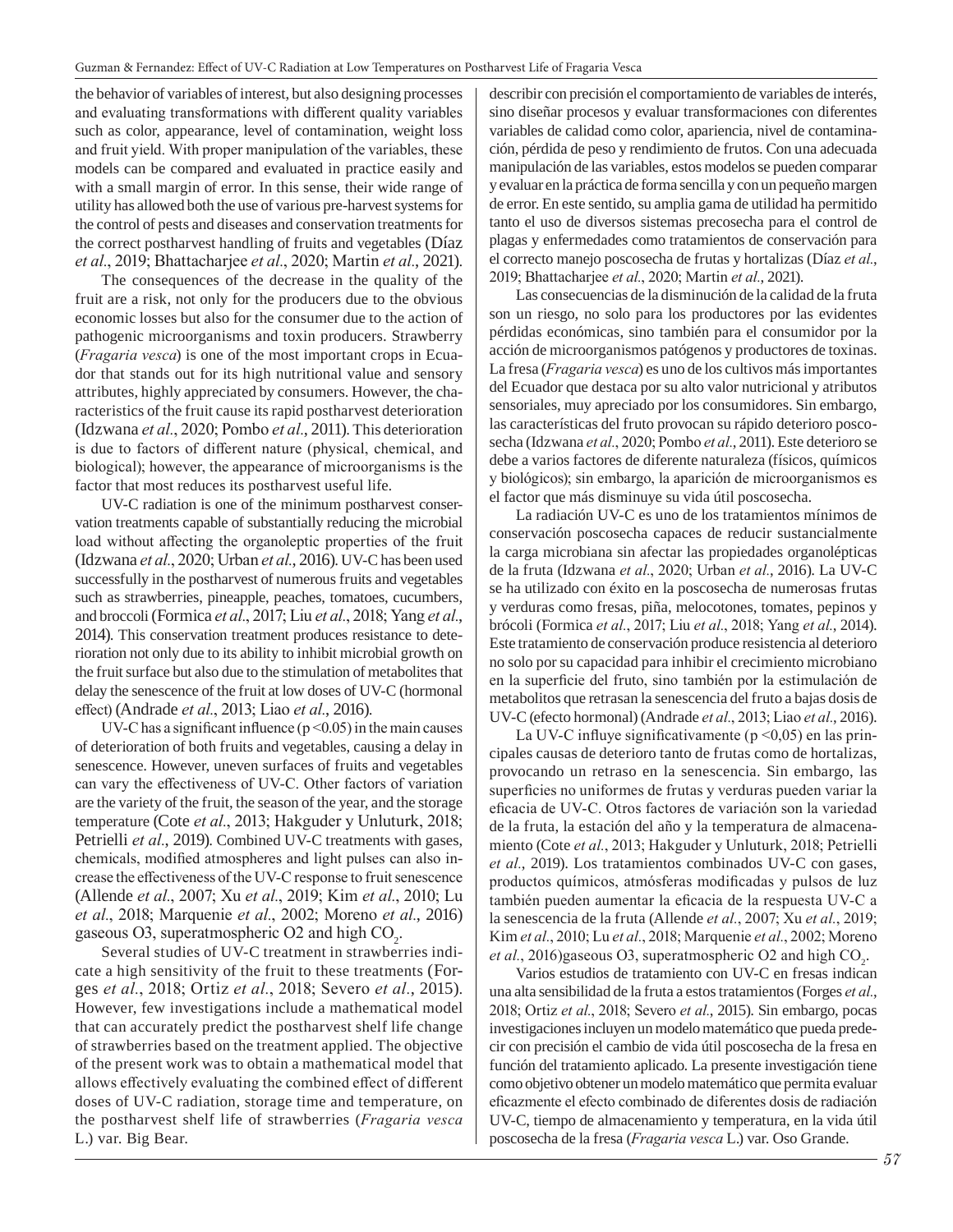#### **MATERIALS AND METHODS**

The fruits (*Fragaria vesca*) were selected without defects due to the uniformity of size, color, and degree of maturation from a systematic sampling  $(N = 20000; n = 380)$ and  $k = 52$ ) according to the quality protocol of the packing plant "FRESTAR". The sample size was determined for a finite population (Montgomery, 2010). Once selected, the fruits were placed in a 20 L radiation chamber containing a UV-C mercury lamp (15 W) and treated with a variable dose of 2-7 kJ/m<sup>2</sup> at different exposure times (from 10 to 15 min). Subsequently, they were stored in plastic containers of approximately 0.35 L capacity at different storage temperatures in the 12-20 ° C range.

Every day all the fruits of each container (20) were analyzed according to four key indicators that characterize the deterioration process in the strawberry: firmness, weight, contamination, and color. The quality of the fruit (C) was determined as the percentage change rate (1) that establishes the average values of each of the four indicators defined as the average of the sum of the percentage ratio of each indicator.

$$
Q\% = \frac{\sum \frac{Ir}{Io}100}{It} \tag{1}
$$

where:

*If* is the final measurement, *Io* is the initial measurement and *It* is the total measurement

Firmness was determined, using the FHT200 brand digital fruit penetrometer  $(\pm 0.5\% + 2 \text{ digits of precision})$ , as the average of the maximum puncture force when drilling the sample on the radial and axial axes. To evaluate the weight, the digital scale EM-KBS2 was used with a precision of 0.01 g. The contamination level  $(C_l)$  was determined using a subjective visual scale of five points that indicate by approximation the proportion of the contaminated area of the fruit (0: 100% of the surface without alteration, 1:  $C_{\text{L}}$  < 10 % slight alteration, 2: 10 %  $\leq C_{\text{L}}$  < 25 % moderate alteration, 3:  $25\% \leq C_L \leq 50\%$  severe alteration and 4:  $C_L$  > 50 % very serious alteration). The color variation  $\Delta E$ was determined using a digital photo colorimeter, using the CIE-L\*a\*b\* system and the equation proposed by Chen & Ramaswamy (2002):

$$
\Delta E = (\Delta L^2 + \Delta a^2 + \Delta b^2)^{1/2} \tag{2}
$$

where:

ΔL, Δ*a*, and Δ*b* represent the deviations of the individual color values (L- luminosity, a-red/green coordinate, and byellow/blue coordinate) of a fully ripe strawberry sample.

As for most foods, the relations of dependence of the variables in time obey to equations of the first-order and zeroorder (Fu & Labuza, 1993; Gacula Jr, 1975). To define the postharvest life of the strawberry, the change in quality (%) over time was considered as follows:

$$
\frac{d\left[Q\right]}{dt} = -k \cdot \left[Q\right]^{n}
$$
\n(3)

#### **MATERIALES Y MÉTODOS**

Los frutos (*Fragaria vesca*) fueron seleccionados sin defectos por la uniformidad de tamaño, color y grado de maduración a partir de un muestreo sistemático (N=20000; n=383 y k=52) según protocolo de calidad de la planta empacadora "FRESTAR", el tamaño de muestras se determinó para una población finita (Montgomery, 2010). Una vez seleccionados, los frutos se colocaron en una cámara de radiación de 20 L que contenía una lámpara UV-C de mercurio (15 W) y se trataron con una dosis variable de 4-15 kJ/m<sup>2</sup> en diferentes tiempos de exposición (de 15 a 30 min). Posteriormente se conservaron en envases plásticos de aproximadamente 0,35 L de capacidad a diferentes temperaturas de almacenamiento en el rango de 12-24°C.

Diariamente se analizaron todos los frutos de cada envase (20) según cuatro indicadores clave que caracterizan el proceso de deterioro en la fresa: firmeza, peso, contaminación y color. La calidad de la fruta (C) se determinó como la tasa de cambio porcentual (1) que establece los valores promedio de cada uno de los cuatro indicadores definidos como el promedio de la suma de la razón porcentual de cada indicador.

$$
Q\% = \frac{\sum \frac{Ir}{Io}100}{It} \tag{1}
$$

donde:

*If* es la medida final, *Io* es la medida inicial e *It* es la medida total.

La firmeza se determinó, utilizando penetrómetro digital para frutas marca FHT200 ( $\pm$  0.5 % + 2 dígitos de precisión), como el promedio de la fuerza de punción máxima al perforar la muestra sobre los ejes radial y axial. Para evaluar el peso se utilizó la báscula digital EM-KBS2 con una precisión de 0.01 g. El nivel de contaminación (*N<sub>c</sub>*) se determinó mediante una escala visual subjetiva de cinco puntos que indica por aproximación, el porcentaje del área contaminada del fruto (0: 100% de la superficie sin alteración, 1:  $N_c$ <10% leve alteración, 2:10%  $\leq N_c$ <25% alteración moderada,  $3:25\% \leq N_c \leq 50\%$  alteración severa y 4:  $N_c > 50\%$  alteración muy grave). La variación de color ΔE se determinó mediante un fotocolorímetro digital, utilizando el sistema CIE-L \* a \* b \* y la expresión propuesta por (Chen y Ramaswamy, 2002):

$$
\Delta E = (\Delta L^2 + \Delta a^2 + \Delta b^2)^{1/2} \tag{2}
$$

donde:

ΔL, Δa y Δb representan las desviaciones de los valores individuales del color (L- luminosidad, a-coordenada rojo/verde y b-coordenada amarillo/azul) de una muestra completamente madura de fresa.

Como ocurre con la mayoría de los alimentos, las relaciones de dependencia de las variables en el tiempo obedecen a ecuaciones de primer orden y orden cero (Fu y Labuza, 1993; Gacula Jr, 1975). Para definir la vida poscosecha de la fresa (3), se consideró el cambio en la calidad (%) a lo largo del tiempo de la siguiente manera:

$$
\frac{d\left[Q\right]}{dt} = -k \cdot \left[Q\right]^{n}
$$
\n(3)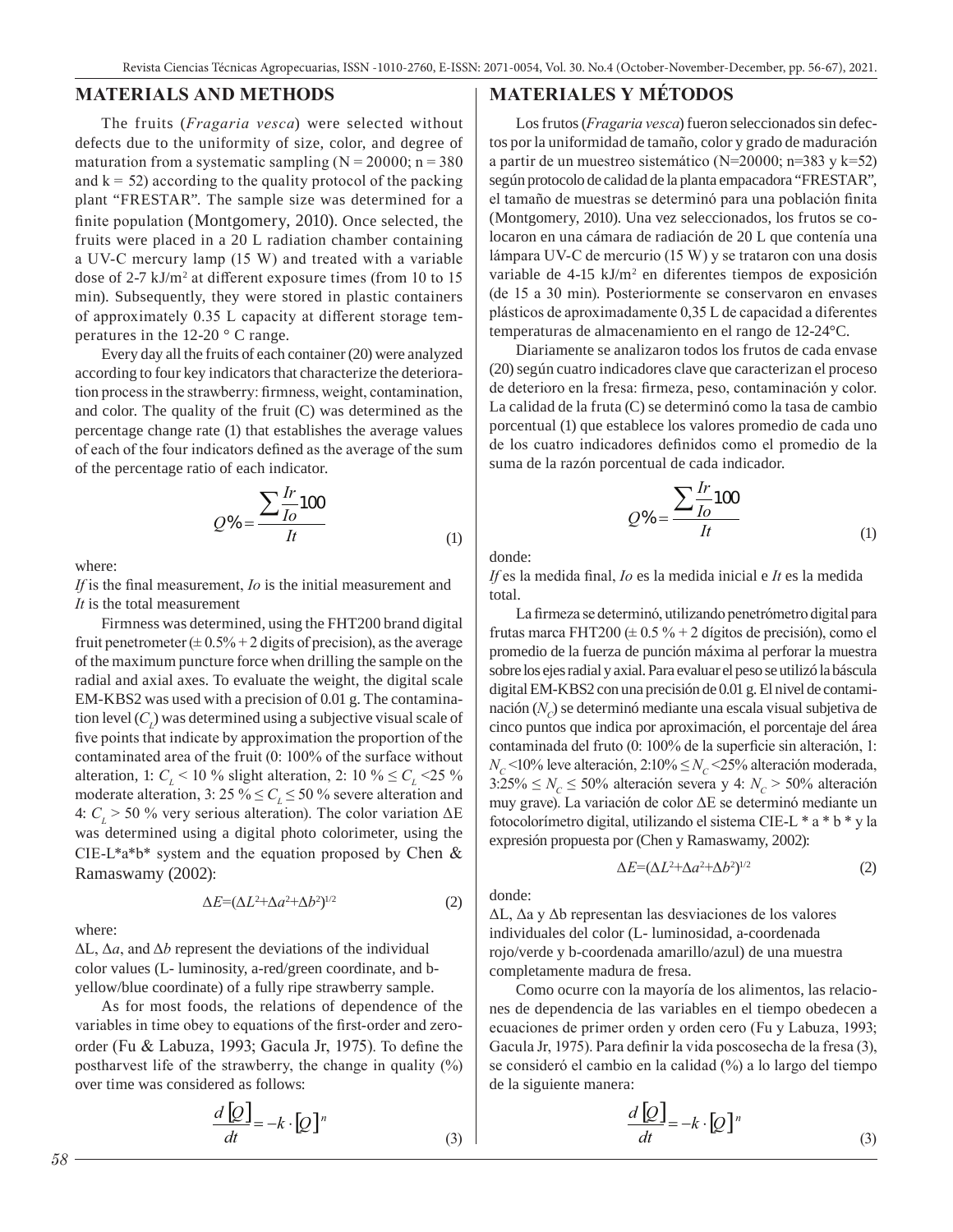#### where;

 $k$  is the kinetic constant,  $Q$  is the quality of the fruit at a time  $t$ and *n* is the order of the reaction.

By integrating equation (3) two equations of different order are obtained (4, 5). *Qo* represents the quality of the fruit at the beginning when  $t = 0$ , and  $Q$  is the quality of the fruit at time *t*, with *kc* being the specific velocity constant for the zero-order reaction  $(n = 0)$  and *k* the specific velocity constant for the first-order reaction  $(n = 1)$ . Both equations represent a straight line but first order equation (5) was considered as representing the best fit of our data (higher  $R^2$  coefficient ( $R^2=0,87$ )):

$$
n=0 \qquad Q=Qo+kc \cdot t \tag{4}
$$

$$
n=1ln Q = -k \cdot t + ln Qo \tag{5}
$$

$$
t = \frac{\ln \frac{Q}{Qo}}{k}
$$
 (6)

To calculate the value of the specific rate constant k, expression 5 was used, obtaining the value k (slope of the graph) from the experimental data of C. The limit value of C established for calculating postharvest life of the controls and treatments was 10% of quality, which is the time t in which ten percent of the postharvest quality has been lost (determined by the variation in the indicators: firmness, weight, contamination, and color), was defined as an indicator of quality loss. The value for t (10%) was selected as it represented the time when the quality losses of the strawberry, were visually appreciable (time in which 10% of the quality of the strawberry is lost by visual appreciation). This time was obtained through expression 6.

The postharvest life (*Pl*) of the treated strawberries was expressed as the difference of t (10%) between controls and treatments, where tc represents the postharvest time of the strawberry when 10% of the quality of the controls has been lost, and tt represents the postharvest time of the strawberry when 10% of the quality in the treatments has been lost (5). These values were obtained experimentally from triplicate tests.

$$
Pl = t c - t t \tag{7}
$$

#### **Experimental Design**

The Response Surface method was used in the statistical program Design Expert v.11 that uses the least-squares technique to fit the data obtained to first (8) and second-order (9) polynomial approximation equations. For this case, the full factorial Central Compound Design (CCD) was selected, whose matrix is composed of ten factorial points, five axial points, and four replicas in central points.

$$
Y = B_0 + \sum_{i=1}^{3} B_i + X_i + \varepsilon
$$
 (8)

$$
Y = Bo + \sum_{i=1}^{3} B_i X_i + \sum_{i=1}^{3} B_{ii} X_i^2 + \sum \sum_{i < 1} B_{ij} X_i X_j + \varepsilon
$$
 (9)

#### donde:

k es la constante cinética; *Q* es la calidad de la fruta en un momento (t) y *n* es el orden de la reacción.

Al integrar la expresión (3) se obtuvieron dos ecuaciones de diferente orden (4, 5). Donde *Qo* representa la calidad de la fruta al principio cuando t = 0, y *Q* es la calidad de la fruta en el tiempo t, siendo kc la constante de velocidad específica para la reacción de orden cero (n=0) y k la velocidad específica constante para la reacción de primer orden (n=1). Ambas ecuaciones representan una línea recta, pero se consideró que la expresión de primer orden (5) representaba el mejor ajuste de nuestros datos (coeficiente  $R^2$  más alto ( $R^2=0,87$ )):

$$
n=0 \quad Q=Qo+kc \cdot t \tag{4}
$$

$$
n=1ln Q = -k \cdot t + ln Qo \tag{5}
$$

$$
t = \frac{\ln \frac{Q}{Qo}}{k}
$$
 (6)

Para calcular el valor de la constante de velocidad específica k se utilizó la expresión 5, obteniendo el valor k (pendiente de la gráfica) a partir de los datos experimentales de C. El valor límite de C establecido para el cálculo de la vida poscosecha de los controles y tratamientos fue un 10% de calidad, que es el momento t en el que se ha perdido el diez por ciento de la calidad poscosecha (determinado por la variación en los indicadores: firmeza, peso, contaminación y color) se definió como un indicador de pérdida de calidad. Se seleccionó el valor para t (10%) que representa el tiempo cuando las pérdidas de calidad de la fresa son apreciables visualmente (tiempo en que se pierde el 10% de la calidad de la fresa por apreciación visual). Este tiempo se obtuvo mediante la expresión 6.

La vida poscosecha (*Vp*) de las fresas tratadas se expresó como la diferencia de t (10%) entre controles y tratamientos, donde tc representa el tiempo poscosecha de la fresa cuando se ha perdido el 10% de la calidad en los controles, y tt representa el tiempo de poscosecha de la fresa cuando se ha perdido el 10% de la calidad en los tratamientos (7). Estos valores se obtuvieron experimentalmente a partir de ensayos por triplicado.

$$
Pl = t c - t t \tag{7}
$$

#### **Diseño experimental**

Se utilizó el método de Superficie Respuesta en el programa estadístico Design Expert v.11 que emplea la técnica de mínimos cuadrados para ajustar los datos obtenidos a ecuaciones de aproximación polinomial de primer (8) y segundo orden (9). Para este caso, se seleccionó el Diseño Compuesto Central (DCC) factorial completo, cuya matriz está compuesta por diez puntos factoriales, cinco axiales y cuatro réplicas en puntos centrales.

$$
Y = B_0 + \sum_{i=1}^{3} B_i + X_i + \varepsilon
$$
 (8)

$$
Y = Bo + \sum_{i=1}^{3} B_i X_i + \sum_{i=1}^{3} B_{ii} X_i^2 + \sum \sum_{i < 1} B_{ij} X_i X_j + \varepsilon_{(9)}
$$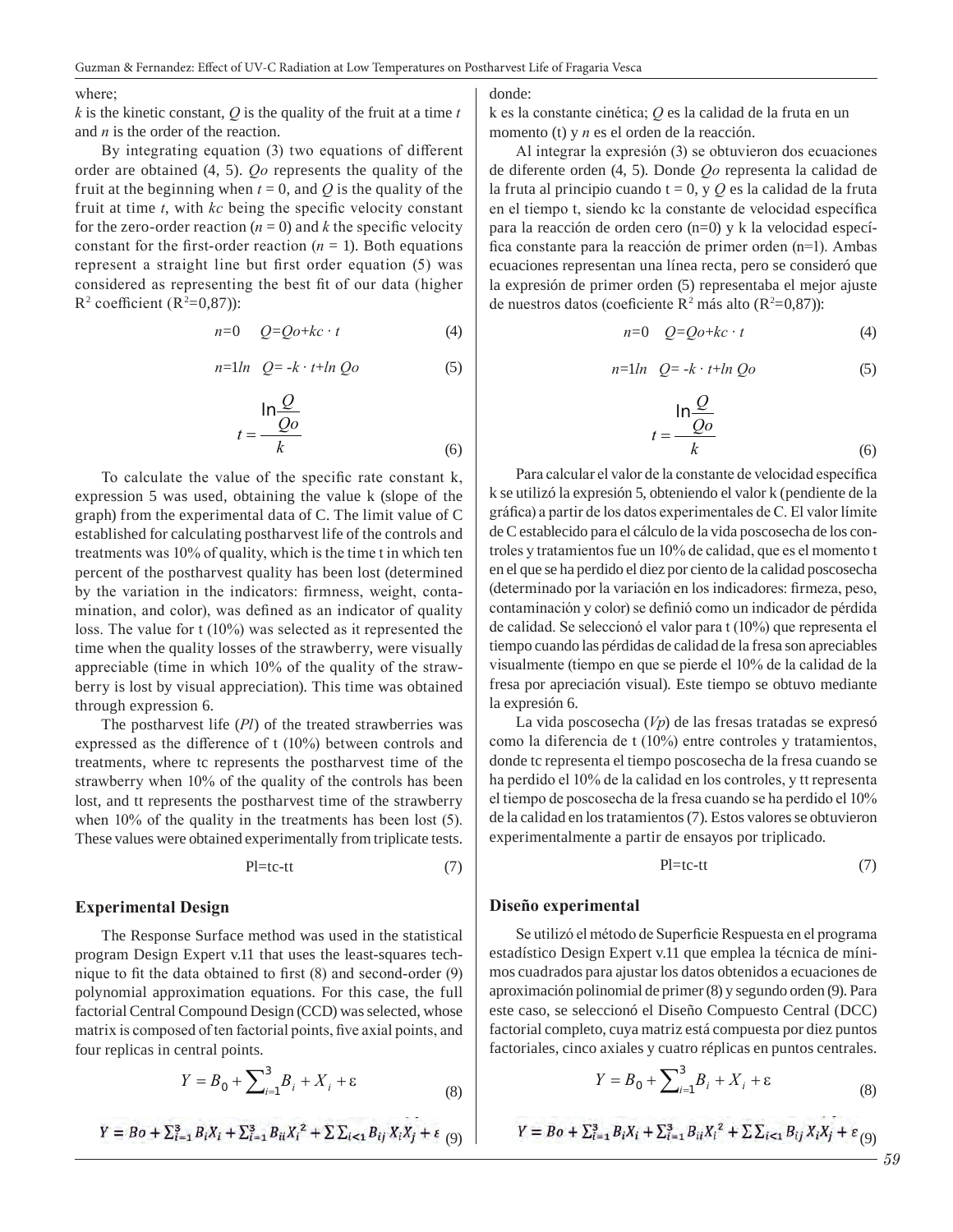The design matrix and the combination of factors, including the axial and central points with their replicas, resulted in 19 runs. The design was rotatory to guarantee consistent variance and orthogonal response ( $\alpha$  = 1.681) (Table 1). For this purpose, the 19 experimental runs were randomly executed and, in order to respect the randomness, the execution order for the sequencing of experiments was taken exactly as indicated by the Design Expert program.

The analysis of variance (ANOVA) was used to evaluate the statistical significance of the models and the Fisher's statistical test (F-test) determined which of the factors significantly affected postharvest life of *Fragaria vesca*. To this purpose the significance and the magnitude of the effects of each variable (UV-C dose, exposure time and temperature) and their possible interactions on the postharvest life were estimated. The variable effects with a p-value higher than 0.05 or with less than 95% of significance were discarded and a new analysis of variance was performed for the reduced model (Montgomery, 2010).

La matriz de diseño y la combinación de factores, incluidos los puntos axiales y centrales con sus réplicas, dieron como resultado 19 experimentales. El diseño fue rotativo para garantizar una varianza consistente y una respuesta ortogonal ( $\alpha$  = 1.681) (tabla 1). Para ello, las diecinueve corridas experimentales se ejecutaron de forma aleatoria, y para respetar la aleatoriedad, el orden de ejecución para la secuenciación de experimentos se tomó exactamente como lo indica el programa Design Expert.

El análisis de varianza (ANOVA) se utilizó para evaluar la significancia estadística de los modelos y la prueba estadística de Fisher (prueba F) determinó cuáles de los factores afectan significativamente la vida poscosecha de *Fragaria vesca*. Para ello, se estimó la significancia y la magnitud de los efectos de cada variable (dosis de UV-C, tiempo de exposición y temperatura) y sus posibles interacciones en la vida poscosecha. Se descartaron los efectos de la variable con un valor p superior a 0,05 o con menos del 95% de significación y se realizó un nuevo análisis de varianza para el modelo reducido (Montgomery, 2010).

**TABLE 1. Actual and coded factors levels in CCD Matrix TABLA 1. Matriz del diseño con niveles de factores reales y codificados**

| Factor       | <b>Name</b>   |               |      | Units $-1,683$ $+1,683$ | $\mathbf{0}$ | $-1$       | $+1$  |
|--------------|---------------|---------------|------|-------------------------|--------------|------------|-------|
| $\mathsf{A}$ | UV-C dose     | $kJ/m^2$ 0.25 |      | 18.75                   | 9.5          | 4.00       | 15.00 |
| B            | Exposure time | min           | 9.89 | 35.11                   |              | 22.5 15.00 | 30.00 |
| C            | Temperature   | $\rm ^{o}C$   | 7.91 | 28.09                   | 18.0         | 12.00      | 24.00 |

#### **RESULTS AND DISCUSSION**

#### **CCD Experimental Design Analysis**

The results obtained showed average values of postharvest life of the strawberry of  $2.7 \pm 1.12$  days, indicating that the differences between treatments and controls are notable. This result also shows that UV-C treatments (in variable doses of 4-15 kJ/m2 ) and exposure times (15-30 min) take approximately 3.6 days to lose their quality attributes (depending on the weight, contamination, and indicators of color firmness) in relation to the controls (Table 2).

#### **RESULTADOS Y DISCUSIÓN**

#### **Análisis de diseño experimental DCC**

Los resultados obtenidos muestran valores promedio de vida poscosecha de la fresa de 2,7±1.12 días indicando que las diferencias entre tratamientos y controles son notables. Este resultado también muestra que los tratamientos UV-C (en dosis variables de 4-15 kJ/m<sup>2</sup>) y los tiempos de exposición (de 15-30  min) tardan aproximadamente 3,6 días en perder sus atributos de calidad (dependiendo de la firmeza, peso, contaminación e indicadores de color) en relación a los controles (Tabla 2).

**TABLE 2. Levels (highs and lows), factors (A: UV-C dose, B: time, C: temperature), and response variable (postharvest life) in the experimental design CCD** 

**TABLA 2. Diseño experimental DCC con niveles (máximos y mínimos), factores (A: dosis de UV-C, B: tiempo, C: temperatura) y variable de respuesta (vida poscosecha)**

| Run            | A: UV-C dose<br>(kJ/m <sup>2</sup> ) | <b>B</b> : time<br>(min) | C: Temperature<br>$(^{\mathrm{o}}\mathrm{C})$ | <b>Postharvest life</b><br>(days) |
|----------------|--------------------------------------|--------------------------|-----------------------------------------------|-----------------------------------|
| 1              | 9.5                                  | 35.1                     | 18.0                                          | 3.01                              |
| $\overline{2}$ | 15                                   | 30.0                     | 24.0                                          | 3.54                              |
| 3              | 15                                   | 30.0                     | 12.0                                          | 4.01                              |
| $\overline{4}$ | 4                                    | 15.0                     | 24.0                                          | 1.27                              |
| 5              | 9.5                                  | 22.5                     | 18.0                                          | 3.54                              |
| 6              | 9.5                                  | 22.5                     | 18.0                                          | 3.44                              |
| 7              | 18.7                                 | 22.5                     | 18.0                                          | 4.54                              |
| 8              | 15                                   | 15.0                     | 12.0                                          | 3.87                              |
| 9              | 4                                    | 30.0                     | 12.0                                          | 1.82                              |
| 10             | 4                                    | 30.0                     | 24.0                                          | 1.37                              |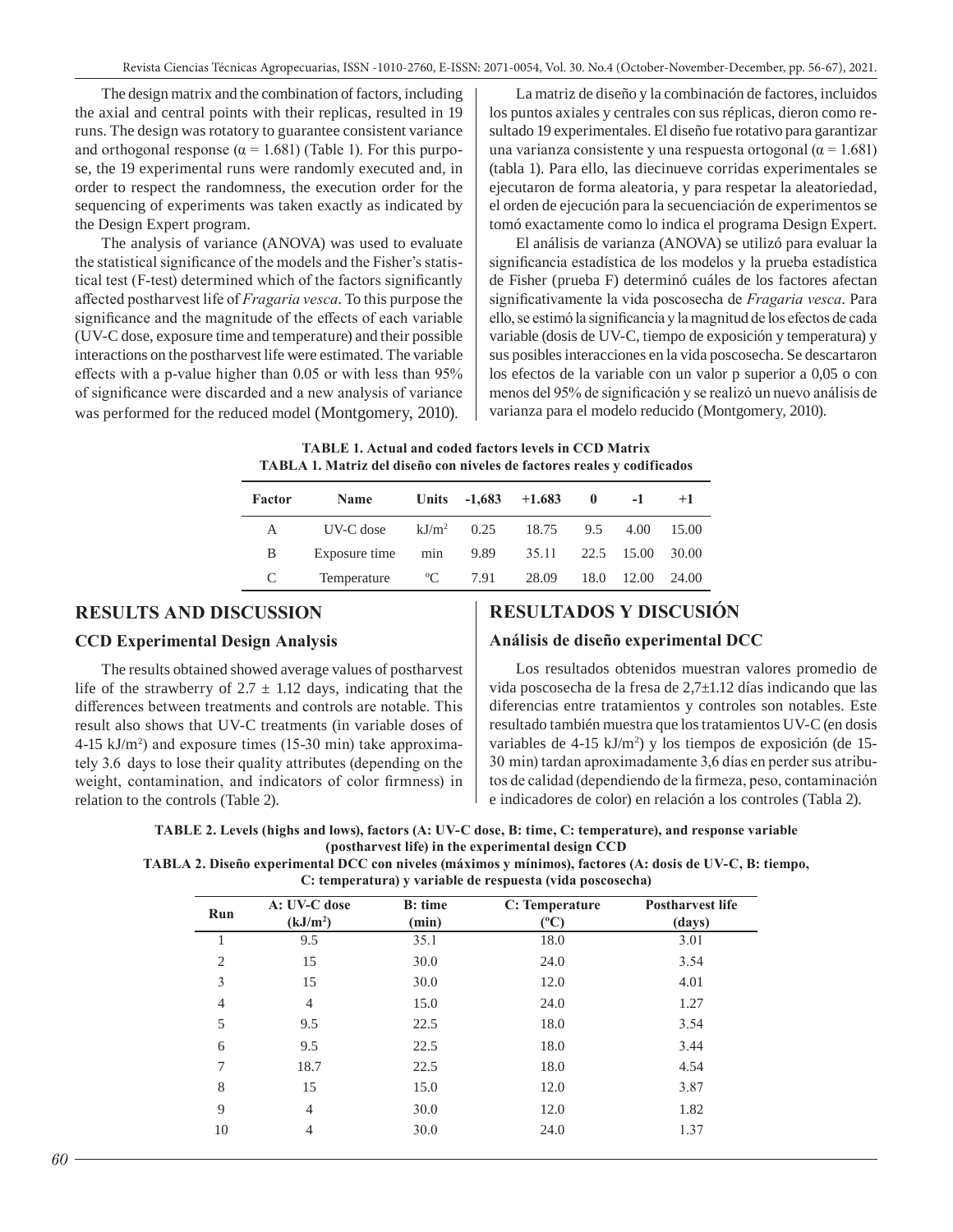| Guzman & Fernandez: Effect of UV-C Radiation at Low Temperatures on Postharvest Life of Fragaria Vesca |  |
|--------------------------------------------------------------------------------------------------------|--|
|--------------------------------------------------------------------------------------------------------|--|

| Run | A: UV-C dose<br>(kJ/m <sup>2</sup> ) | <b>B</b> : time<br>(min) | C: Temperature<br>(°C) | <b>Postharvest life</b><br>(days) |
|-----|--------------------------------------|--------------------------|------------------------|-----------------------------------|
| 11  | 9.5                                  | 22.5                     | 18.0                   | 3.55                              |
| 12  | 9.5                                  | 22.5                     | 07.9                   | 3.02                              |
| 13  | 15                                   | 15.0                     | 24.0                   | 3.34                              |
| 14  | 0.25                                 | 22.5                     | 18.0                   | 0.46                              |
| 15  | $\overline{4}$                       | 15.0                     | 12.0                   | 1.58                              |
| 16  | 9.5                                  | 22.5                     | 18.0                   | 3.58                              |
| 17  | 9.5                                  | 22.5                     | 18.0                   | 3.25                              |
| 18  | 9.5                                  | 22.5                     | 28.0                   | 1.51                              |
| 19  | 9.5                                  | 09.8                     | 18.0                   | 2.48                              |

Similar studies determined that the UV-C dose of  $9 \text{ kJ/m}^2$ and UVB at 72 h/15 °C improved the stability of broccoli flowers (Formica *et al.*, 2017; Lu *et al.*, 2018). The same effect of UV-C has been observed in pears, pineapples, blueberries, amaranth, spinach, leeks, onion, tomato, persimmon, and cucumber in doses that vary between  $1.7 \text{ kJ/m}^2$  to  $39.6 \text{ kJ/m}^2$ m2 , and storage temperatures of 4-24 ºC (Liu *et al.*, 2018; Petrielli *et al.*, 2019; Gogo *et al.*, 2018; Imaizumi *et al.*, 2018; Sari *et al.*, 2016).

In strawberries, exposure to UV-C (250 nm) in doses of  $0.4$ -15 kJ/m<sup>2</sup> has shown substantial changes in the visible characteristics that limit their postharvest life (Jin *et al.*, 2017) and delay contamination fungal. This effect at the same time produces an increase in the expression of genes related to the defense of the host against attacks by microorganisms (Forges *et al.*, 2018). If the UV-C doses are increased, this effect is cyclically enhanced at different times of the postharvest (Hakguder y Unluturk, 2018; Ortiz *et al.*, 2019).

Estudios similares determinaron que la dosis de UV-C de 9 kJ/m2 y UVB a 72 h /15°C mejoró la estabilidad de las flores de brócoli (Formica *et al.*, 2017; Lu *et al.*, 2018). El mismo efecto de UV-C se ha observado en peras, piñas, arándanos, amaranto, espinacas, puerros, cebolla, tomate, caqui y pepino en dosis que varían entre 1,7 kJ/m<sup>2</sup> a 39,6 kJ/m2 , y temperaturas de almacenamiento de 4-24 ºC (Liu *et al.*, 2018; Petrielli *et al.*, 2019; Gogo *et al.*, 2018; Imaizumi *et al.*, 2018; Sari *et al.*, 2016).

En las fresas, la exposición a UV-C (250 nm) en dosis de 0,4-15 kJ/m<sup>2</sup> ha mostrado cambios sustanciales en las características visibles que limitan su vida poscosecha (Jin *et al.*, 2017) y retrasan la contaminación fúngica. Este efecto al mismo tiempo produce un aumento en la expresión de genes relacionados con la defensa del huésped ante los ataques de microorganismos (Forges *et al.*, 2018). Si las dosis de UV-C se incrementan, este efecto se potencia cíclicamente en diferentes momentos de la poscosecha (Hakguder y Unluturk, 2018; Ortiz *et al.*, 2019).

| <b>Source</b>           | Sum of<br><b>Squares</b> | df                       | Mean<br><b>Square</b> | <b>F-value</b> | p-value      |                 |
|-------------------------|--------------------------|--------------------------|-----------------------|----------------|--------------|-----------------|
| Model                   | 22,57                    | 6                        | 3,76                  | 111,73         | ${}< 0.0001$ | significant     |
| A-Dose (UV-C)           | 17,78                    | 1                        | 17,78                 | 528,00         | ${}< 0.0001$ |                 |
| <b>B</b> -Time exposure | 0,1808                   | 1                        | 0,1808                | 5,37           | 0,0390       |                 |
| C-Temperature           | 1,35                     | 1                        | 1,35                  | 40,20          | ${}< 0.0001$ |                 |
| $A^2$                   | 1,32                     | 1                        | 1,32                  | 39,09          | ${}< 0.0001$ |                 |
| B <sup>2</sup>          | 0,6843                   | 1                        | 0,6843                | 20,32          | 0,0007       |                 |
| $\mathbb{C}^2$          | 2,11                     | 1                        | 2,11                  | 62,81          | ${}< 0.0001$ |                 |
| Residual                | 0,4040                   | 12                       | 0,0337                |                |              |                 |
| Lack of Fit             | 0,3314                   | 8                        | 0,0414                | 2,28           | 0,2221       | not significant |
| Pure Error              | 0,0727                   | $\overline{4}$           | 0,0182                |                |              |                 |
| Cor Total               | 22,98                    | 18                       |                       |                |              |                 |
| Std. Dev.               | 0,1835                   | $R^2$                    | 0,9824                |                |              |                 |
| Mean                    | 2,80                     | Adjusted $\mathbb{R}^2$  | 0,9736                |                |              |                 |
| C.V. $%$                | 6,56                     | Predicted R <sup>2</sup> | 0,9296                |                |              |                 |

| <b>TABLE 3. ANOVA results to the reduced quadratic model</b>     |
|------------------------------------------------------------------|
| TABLA 3. Resultados del ANOVA para el modelo cuadrático reducido |

In the ANOVA test, the effect of each variable on the postharvest life of *Fragraria vesca* was obtained (Table 3).

En la prueba ANOVA se obtuvo el efecto de cada variable en la vida poscosecha de *Fragraria vesca* (Tabla 3). Una vez elimina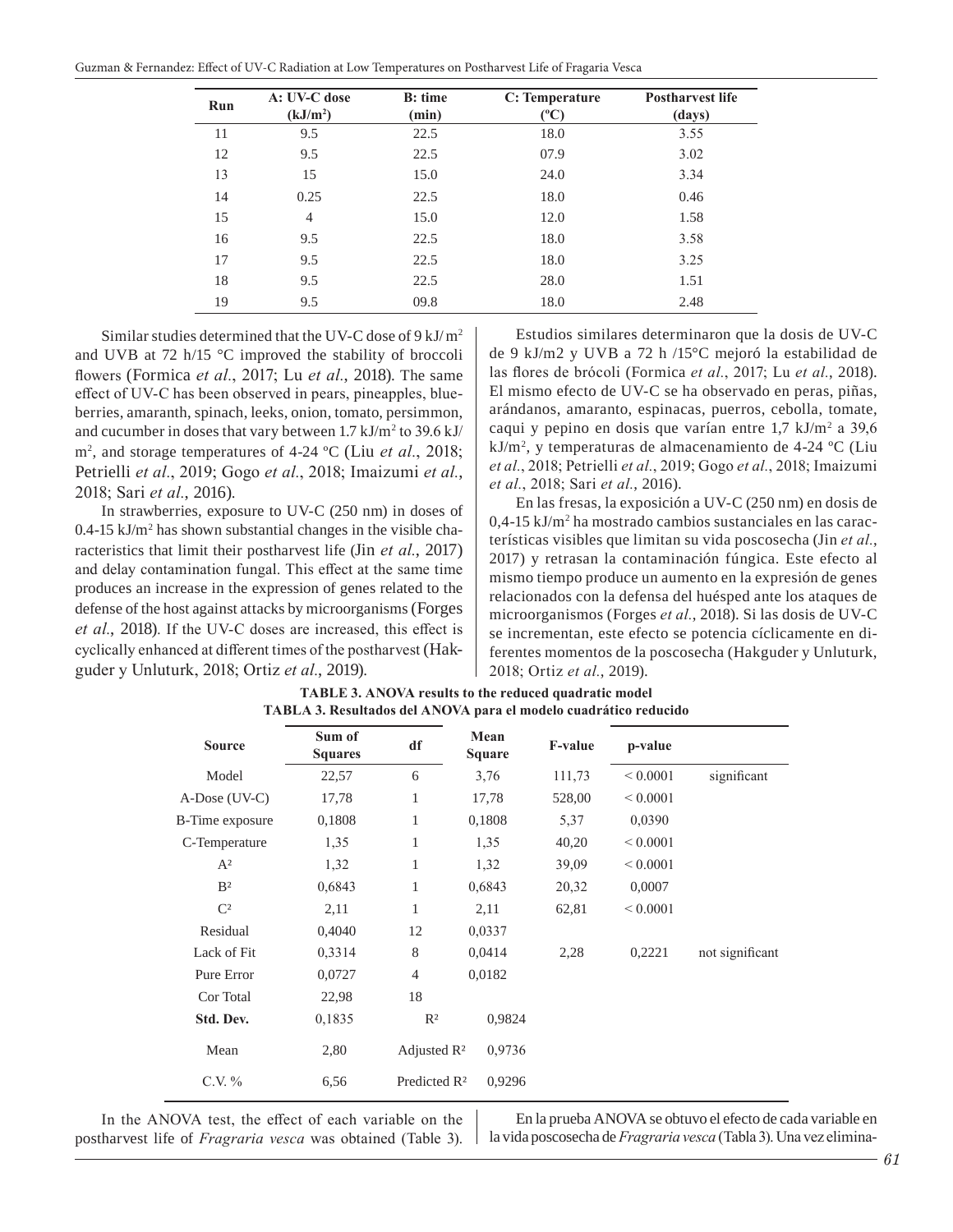Once the terms of the quadratic model that were not significant  $(p> 0.05)$ , (AB, AC, and BC) were eliminated, the terms (A, C, B,  $A^2$ ,  $B^2$ ,  $C^2$ ) significant (p < 0.05) were obtained. The F value (111.73) obtained implies that the quadratic model is significant ( $p \le 0.05$ ), its F value for lack of fit (2, 28) was not significant  $(p > 0.05)$  in relation to the pure error and there is a 22.21% probability that an out-of-fit F-value occurs due to noise (this implies a good fit of the model to the data).

The predicted  $\mathbb{R}^2$  model of 0.92 is in reasonable agreement with the adjusted  $\mathbb{R}^2$  of 0.97; (the difference is less than 0.2) indicating that in the model space the factors UV-C dose, temperature, and exposure time can explain 97% of the postharvest life variations. The precision measure  $(AP = 34, 45)$  was higher than 4, which indicates an adequate signal. The coefficient of variation  $(CV = 6.56)$  reveals the reliability of the experiments (Table 3). The predicted response values versus the actual response values (experimental values) show that at each point, the model correctly predicted the corresponding values (Figure 1a). The normal probability indicates that the residuals follow a straight line with little scatter data; therefore, they follow a normal distribution. (Figure 1b). In general, the relationship between the predictions and the experimental values and the diagnosis of the residuals were adequate ( $R^2 = 0.92$ ), which implies that the model obtained can be used to navigate through the design space. (Fig 1 a, and b).

dos los términos del modelo cuadrático que no eran significativos  $(p > 0, 05)$ , (AB, AC y BC) se obtuvieron los términos (A, C, B, A<sup>2</sup>, B<sup>2</sup>, C<sup>2</sup>) significativos (p < 0, 05). El valor F (111,73) obtenido implica que el modelo cuadrático es significativo ( $p \le 0$ , 05), su valor F de falta de ajuste  $(2, 28)$  no fue significativo (p  $>0$ , 05) en relación con el error puro y hay una probabilidad del 22,21% de que se produzca un valor F de falta de ajuste debido al ruido (esto implica un buen ajuste del modelo a los datos).

El modelo R² predicho de 0,92 está razonablemente de acuerdo con el R² ajustado de 0,97; (la diferencia es inferior a 0,2) indicando que en el espacio del modelo los factores: dosis de UV-C, temperatura y tiempo de exposición pueden explicar el 97% de las variaciones de vida poscosecha La medida de precisión (A.P =34,45) fue superior a 4, lo que indica una señal adecuada, por su parte, el coeficiente de variación (CV=6.56) revela la fiabilidad de los experimentos (Tabla 3). Los valores de respuesta predichos frente a los valores de respuesta reales (valores experimentales) muestran que en cada punto, el modelo predijo adecuadamente los valores correspondientes (Fig. 1a). La probabilidad normal indica que los residuos siguen una línea recta con pocos datos de dispersión, por lo tanto, siguen una distribución normal. (Fig. 1b). En sentido general la relación entre las predicciones y los valores experimentales y el diagnóstico de los residuos, fueron adecuados ( $R<sup>2</sup>= 0.92$ ), lo que implica que el modelo obtenido se puede utilizar para navegar por el espacio del diseño. (Fig. 1 a y b).



FIGURE 1. Predicted response values versus the actual response values and normality of residuals FIGURA 1. Valores de respuesta predichos frente a los valores de respuesta reales y normalidad de los residuos.

**Mathematical model, the second-order (in actual and coded terms)**

a) Postharvest life =  $3,465 + 1,140A + 0,115B - 0,314C - 0,3105A^2$  $-0,223B^2 -0,393C^2$ .

#### **Modelo matemático, de segundo orden (en términos reales y codificados)**

a) Vida poscosecha =  $3,46598 + 1,14094 * A + 0,115059 * B$  $-0,314824$  \* C $-0,310513$  \* A $\textdegree$ 2 $-0,223893$  \* B $\textdegree$ 2 $-0,393598$  \* C $\textdegree$ 2.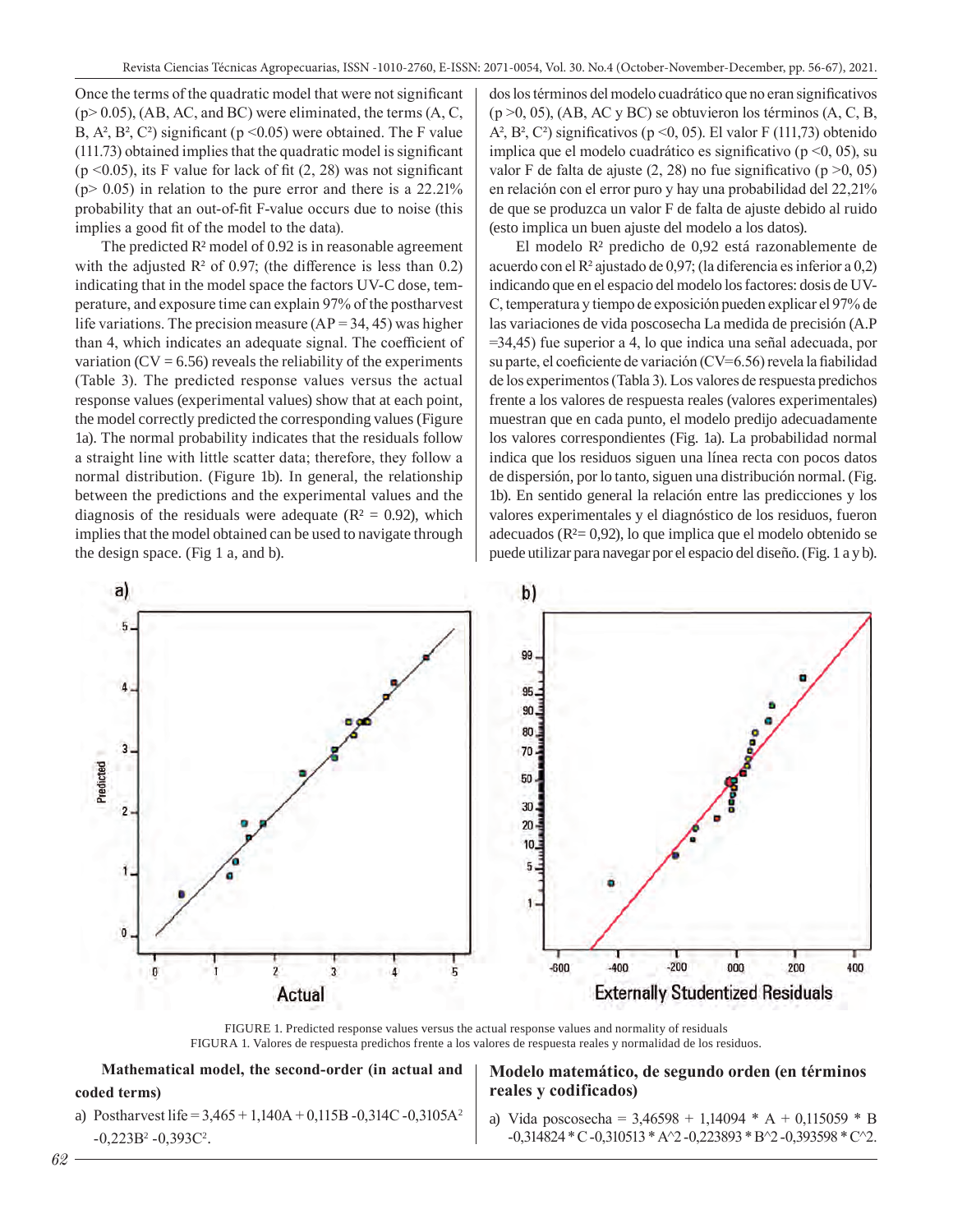b) Postharvest life =  $-4,389 + 0,402$  UVC-Dose-C + 0,194time  $+ 0,341$ Temperature -0,010 UVC-Dose-C $^{\wedge}2$  -0,003 (time)<sup>2</sup>  $-0,010$  (Temperature)<sup>2</sup>

The mathematical expression in terms of coded factors can be used to make predictions about postharvest life for given levels of each factor (a). The coded expression is useful to identify the relative impact of the factors (UV-C dose, temperature, and time) by comparing the coefficients of the factors. It is observed that temperature (C) has a linear negative effect on postharvest life (coefficient preceded by a negative sign -0.314), while UVC dose and exposure time (A; B) have a linear positive effect (coefficients preceded by positive signs 0.14 and 0.11, respectively) on postharvest life, negative quadratic terms (A; B) indicate a curvature where the values of the factors determined the response to the maximum value. From this point on, the response values could begin to gradually increase or begin to decrease (design limit)

The expression obtained in terms of actual factors (b) can be used to make predictions about postharvest life for given levels of each factor, such as UV-C dose, temperature, and exposure time, provided the levels are specified in the original factor units for each. However, this expression should not be used to determine the relative impact of each factor because the coefficients are scaled to accommodate the units of each factor and the intersection is not in the center of the design space (Table 5).

In the statistical program, the numerical optimization maximized the postharvest life response to a limit lower than 10 (minimum acceptable value) and a limit higher than 20 (Montgomery, 2010) Under these conditions, maximum desirability of 73% is obtained in the following factorial coordinates  $(A, B, C) = (15; 24, 4; 15, 5)$ . At this theoretical point, three experimental replicas were carried out. The results obtained are compared with the results of expression b (Table. 4) and show a good agreement between the calculated (4.30) and experimental (3.78) values, which confirms that this model can be used to navigate for the design space (Cote *et al.*, 2013).

- b) Vida poscosecha =  $-4,38928 + 0,402478$  \* Dose UV-C + 0,194455  $*$  tiempo + 0,341128  $*$  Temperatura -0,0102649  $*$  Dosis UV-C $^{\prime\prime}$ 2
	- -0,00398032 \* tiempo^2 -0,0109333 \* Temperatura^2

La expresión matemática, en términos de factores codificados se puede utilizar para hacer predicciones sobre la vida poscosecha para niveles dados de cada factor (a). La expresión codificada es útil para identificar el impacto relativo de los factores (dosis de UV-C, temperatura y tiempo) comparando los coeficientes de los factores. Se observa que la temperatura (C) tiene un efecto lineal negativo en la vida de poscosecha (coeficiente que va precedido de un signo negativo -0,314), mientras que la dosis UVC y el tiempo de exposición (A; B) tienen un efecto lineal positivo (coeficientes que van precedidos por signos positivos 0,14 y 0,11 respectivamente) sobre la vida de poscosecha, los términos cuadráticos negativos (A; B) indican una curvatura donde los valores de los factores aumentan la respuesta al valor máximo. A partir de este punto, los valores de respuesta podrían comenzar a aumentar o comenzar a disminuir gradualmente (límite de diseño)

La expresión obtenida en términos de factores reales (b) se puede utilizar para hacer predicciones sobre la vida poscosecha para niveles dados de cada factor, como la dosis de UV-C, la temperatura y el tiempo de exposición, siempre que los niveles se especifiquen en el original unidades para cada factor. Sin embargo, esta expresión no debe usarse para determinar el impacto relativo de cada factor porque los coeficientes se escalan para acomodar las unidades de cada factor y la intersección no está en el centro del espacio de diseño (tabla 5).

En el programa estadístico, la optimización numérica maximizó la respuesta de *vida poscosecha* a un límite inferior a 10 (valor mínimo aceptable) y un límite superior a 20 (Montgomery, 2010). En estas condiciones, se obtiene una deseabilidad máxima de 73% en las siguientes coordenadas factoriales (A, B, C) =  $(15; 24, 4; 15, 5)$ . En este punto teórico se realizaron tres réplicas experimentales. Los resultados obtenidos se comparan con los resultados de la expresión b (tabla. 4) y muestran una buena concordancia entre los valores calculados (4,30) y experimentales (3,78), lo que ratifica que este modelo se puede utilizar para navegar por el espacio de diseño (Cote *et al.*, 2013).

| <b>Factors</b>          | Values |  |
|-------------------------|--------|--|
| A- UV- C Dose           | 15     |  |
| <b>B-Time exposure</b>  | 30     |  |
| C-Temperature           | 12     |  |
| Optimized response*     | 4,37   |  |
| Experimental response** | 3,78   |  |

**TABLE 4. Theoretical and experimental optimum response values**

\*Equation b results \*\*Mean value of three experimental measurements.

The overall mean response for all executions was adequate. The coefficients are properly adjusted around an average value (when the factors are orthogonal, the variance inflation factor (VIF) is 1; if VIF is greater than 1, it indicates multicollinearity (the higher the VIF, the more severe the correlation of factors). This indicates that the expected change in postharvest life per unit changes in value by one factor when all the remaining factors remain constant (Table 5).

La respuesta media general de todas las ejecuciones fue adecuada. Los coeficientes se ajustan apropiadamente alrededor de un valor promedio (cuando los factores son ortogonales, el factor de inflación de la varianza (FIV) es 1; si el FIV es mayor que 1 indican multicolinealidad, cuanto mayor es el FIV, más grave es la correlación de factores). Esto indica que el cambio esperado en la vida poscosecha por unidad cambia en el valor un factor cuando todos los factores restantes permanecen constantes (Tabla 5).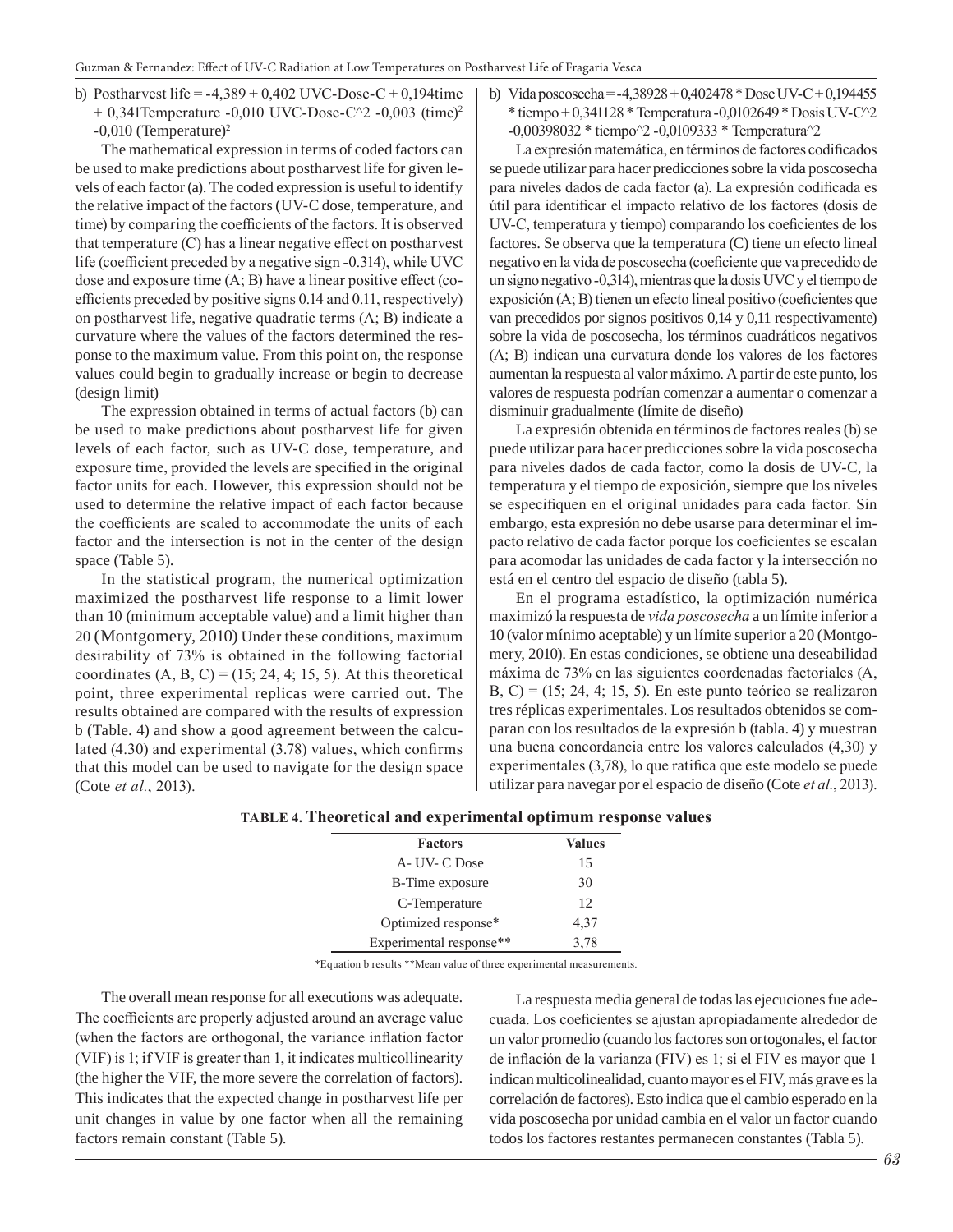| TABLA 5. Coeficientes en términos de factores codificados |                                |    |                                       |           |           |            |  |
|-----------------------------------------------------------|--------------------------------|----|---------------------------------------|-----------|-----------|------------|--|
| Factor                                                    | Coefficient<br><b>Estimate</b> | Df | Standard Error 95% CI Low 95% CI High |           |           | <b>VIF</b> |  |
| Intercept                                                 | 3,47                           | 1  | 0.0820                                | 3,29      | 3,64      |            |  |
| A-Dose (UV-C)                                             | 1,14                           | ı  | 0.0497                                | 1,03      | 1,25      | 1,0000     |  |
| B-exposure time                                           | 0,1151                         | 1  | 0.0497                                | 0.0069    | 0,2232    | 1,0000     |  |
| C-Temperature                                             | $-0.3148$                      |    | 0.0497                                | $-0.4230$ | $-0.2066$ | 1,0000     |  |
| $A^2$                                                     | $-0.3105$                      |    | 0.0497                                | $-0.4187$ | $-0.2023$ | 1,04       |  |
| B <sup>2</sup><br>$-0,2239$                               |                                |    | 0.0497                                | $-0.3321$ | $-0.1157$ | 1,04       |  |
| $\mathbb{C}^2$                                            | $-0,3936$                      |    | 0.0497                                | $-0.5018$ | $-0.2854$ | 1,04       |  |

|  | <b>TABLE 5. Coefficients in terms of coded factors</b> |  |                                                                  |
|--|--------------------------------------------------------|--|------------------------------------------------------------------|
|  |                                                        |  | <b>TABLA 5. Coeficientes en términos de factores codificados</b> |

The response surface, the contour lines and the cube graphs show that the postharvest life of the strawberry increases as the dose increases and the exposure to UV-C as the temperature decreases (Fig 2). A maximum zone is verified where the best postharvest life conditions are obtained (4.37 days). At this point, the designed system verifies the best conditions of the study variables to extend the postharvest life of the strawberry (Figure 2).

La superficie de respuesta y las curvas de nivel muestran que la vida poscosecha de la fresa aumenta a medida que aumenta la dosis y la exposición a la UV-C, en tanto la temperatura disminuye (Fig 2). Se verifica una zona máxima donde se obtienen tiene las mejores condiciones de vida poscosecha (4,37 días). En este punto, el sistema diseñado verifica las mejores condiciones de las variables de estudio para extender la vida poscosecha de la fresa (Fig 2).



FIGURE 2. Response surface, contour lines and "view of the cube" in quadratic model FIGURA 2. Superficie de respuesta, y contorno en el modelo cuadrático.

The observed changes are representative of the ranges of the study system and indicate that, under optimal conditions, the treated fruits take around four days to lose 10% of their quality compared to the controls. The upward curvature of the model allows inferring that the maximum value obtained is not absolute and other areas with better response behavior could be found by increasing the UV-C dose. This implies that the postharvest life of the strawberry could be extended at higher doses of UV-C and lower temperatures.

Several causes are attributed to the delay of senescence induced by UV-C, among them there are compounds called phenylpropanoids, which prevent the direct action of microorganisms on the cell parenchyma (Liu *et al.*, 2018). Other bioactive compounds involved are phytoalexins and polyamines that

Los cambios observados son representativos de los intervalos del sistema de estudio e indican que, en condiciones óptimas, los frutos tratados tardan alrededor de cuatro días en perder el 10% de su calidad en comparación con los controles. La curvatura hacia arriba del modelo, infiere que el valor máximo obtenido no es absoluto y se podrían encontrar otras áreas con mejor comportamiento de respuesta, al aumentar la dosis de UV-C. Esto implica que la vida poscosecha de la fresa podría extenderse a dosis más altas de UV-C y temperaturas más bajas.

Varias causas se atribuyen al retraso de la senescencia inducida por UV-C, entre ellas se encuentran compuestos denominados fenilpropanoides, que evitan la acción directa de los microorganismos sobre el parénquima celular (Liu *et al.*, 2018). Otros compuestos bioactivos implicados son las fitoalexinas y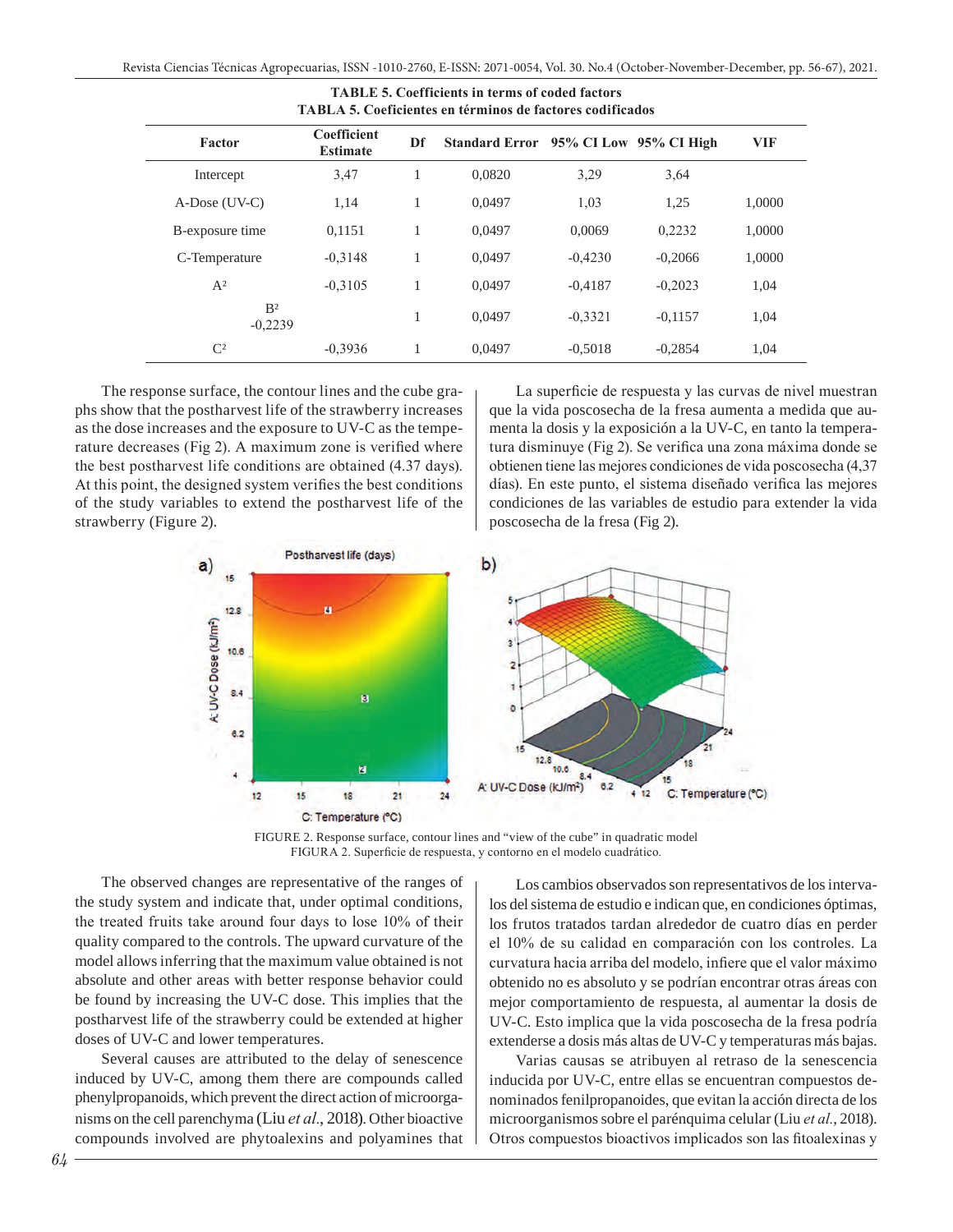cause the inactivation of enzymes that soften the tissues of the fruit, generating mechanisms that can slow down its senescence (Severo *et al.*, 2015). Causally, there are several mechanisms that describe the action of UV-C on biological systems that in turn can delay the damage due to the cold weather and soft rot of fruit caused by microorganisms (Formica *et al.*, 2017; Petrielli *et al.*, 2019).

UV-C has been shown to generate mutations in the DNA molecule of microorganisms by directly inhibiting microbial growth, but at the same time, it also stimulates certain genomic regions of the fruit. (Pombo *et al.*, 2011). These regions encode enzymes that slow fruit senescence (Urban *et al.*, 2016). On the other hand, there are components of the membrane (phospholipids, glycolipids, proteins and lignin) that are sensitive to the short wave ultraviolet range, where they absorb energy promoting permanent metabolic changes. In these conditions, the cell walls of the fruit are reinforced, offering greater firmness (Ortiz *et al.*, 2019).

The effect of cold also affects the delay of the metabolism of the fruit (Andrade *et al.*, 2013). As the temperature drops, microbial growth is inhibited thus preventing contamination of the fruit. Low temperatures also regulate respiratory processes that directly influence ripening (Liao et al; 2016), delaying the deterioration of the fruit and the senescence process (Liao *et al.*, 2016).

In this study, the combined effect of low temperatures and UV radiation-induced favorable changes in strawberry postharvest life. The adequate combination of the study factors probably induced a cascade mechanism on the plant tissue, which led to the prolongation of the postharvest life of strawberry (Formica *et al.*, 2017).

## **CONCLUSION**

- It was demonstrated that the Design of the Central Compound is a good tool to evaluate the effects and interactions of UV-C dose, temperature and time, in the postharvest life of *Fragaria vesca.*
- The empirical model obtained was statistically significant and showed good agreement between the experimental and predicted values, obtaining a maximum response of 4 days above the controls.
- The model indicates that a better response could be found by increasing the UV-C dose.
- The applications of this work emphasize the importance of the combined effect of UV-C and low temperatures in the postharvest life of the strawberry.

poliaminas que provocan la inactivación de enzimas que ablandan los tejidos del fruto, generando mecanismos que pueden ralentizar su senescencia (Severo *et al.*, 2015). Causalmente, existen varios mecanismos que describen la acción de UV-C sobre los sistemas biológicos que a su vez pueden retrasar el daño por frío y la pudrición blanda de la fruta causada por microorganismos (Formica *et al.*, 2017; Petrielli *et al.*, 2019).

Se ha demostrado que la UV-C genera mutaciones en la molécula de ADN de los microorganismos al inhibir directamente el crecimiento microbiano, pero a la vez también estimula ciertas regiones genómicas de la fruta (Pombo *et al.*, 2011). Esta regiones codifican a enzimas que ralentizan la senescencia de frutos (Urban *et al.*, 2016). Por otra parte, existen componentes de la membrana (fosfolípidos, glicolípidos, proteínas y ligninas) que son sensibles al rango ultravioleta de onda corta, donde absorben energía promoviendo cambios metabólicos permanentes. En estas condiciones de las paredes celulares del fruto se refuerzan, ofreciendo mayor firmeza (Ortiz *et al.*, 2019).

El efecto por frío también inciden en el retraso del metabolismo del fruto (Andrade *et al.*, 2013). A medida que baja la temperatura, se inhibe el crecimiento microbiano evitando así la contaminación de la fruta. Las bajas temperaturas también regulan los procesos respiratorios que influyen directamente en la maduración (Liao *et al.*, 2016), retrasando el deterioro del fruto y el proceso de senescencia (Cote *et al.*, 2013).

En este estudio, el efecto combinado de las bajas temperaturas y la radiación UV indujo cambios favorables en la vida poscosecha de la fresa. La adecuada combinación de los factores de estudio probablemente indujeron un mecanismo en cascada sobre el tejido vegetal, que condujo a la prolongación de la vida poscosecha de la fresa (Formica *et al.*, 2017).

## **CONCLUSIÓNES**

- El diseño del central compuesto resultó ser una buena herramienta para evaluar los efectos e interacciones de la dosis de UV-C, la temperatura y el tiempo, en la vida poscosecha de *Fragaria vesca*.
- El modelo empírico obtenido fue estadísticamente significativo y mostró una buena concordancia entre los valores experimentales y predichos, obteniéndose una respuesta máxima de 4 días por encima de los controles.
- El modelo indica que se podría encontrar una mejor respuesta aumentando la dosis de UV-C.
- Las aplicaciones de este trabajo enfatizan la importancia del efecto combinado de UV-C y bajas temperaturas en la vida poscosecha de la fresa.

## **REFERENCES**

- ALLENDE, A.; MARÍN, A.; BUENDÍA, B.; TOMÁS, B.F.; GIL, M.I.: ¨Impact of combined postharvest treatments (UV-C light, gaseous O3, superatmospheric O2 and high CO2) on health promoting compounds and shelf-life of strawberries¨, *[en línea] Postharvest Biology and Technology*, ISSN-0925-5214, DOI-https://dx.doi.org/10.1016/j.postharvbio.2007.05.007, 46(3): 201-211, 2007.
- ANDRADE, C.M.J.; MORENO, G.C.; CONCELLÓN, A.: ¨Efecto hormético de la radiación UV-C sobre el desarrollo de Rhizopus y Phytophthora en naranjilla (Solanum quitoense)¨, *[en línea] Revista Iberoamericana de Tecnología Postcosecha*, ISSN-1665-0204, DOI-https:// dx.doi.org/10.1016/j.foodchem.2014.03.120, 14(1): 64-70, 2013.
- BHATTACHARJEE, P.; DEY, V.; MANDAL, U.K.: "Risk assessment by failure mode and effects analysis (FMEA) using an interval number based logistic regression model¨, *[en línea] Safety Science*, ISSN-0925-7535, DOI-https://dx.doi.org/10.1016/j.ssci.2020.104967, 132, 2020.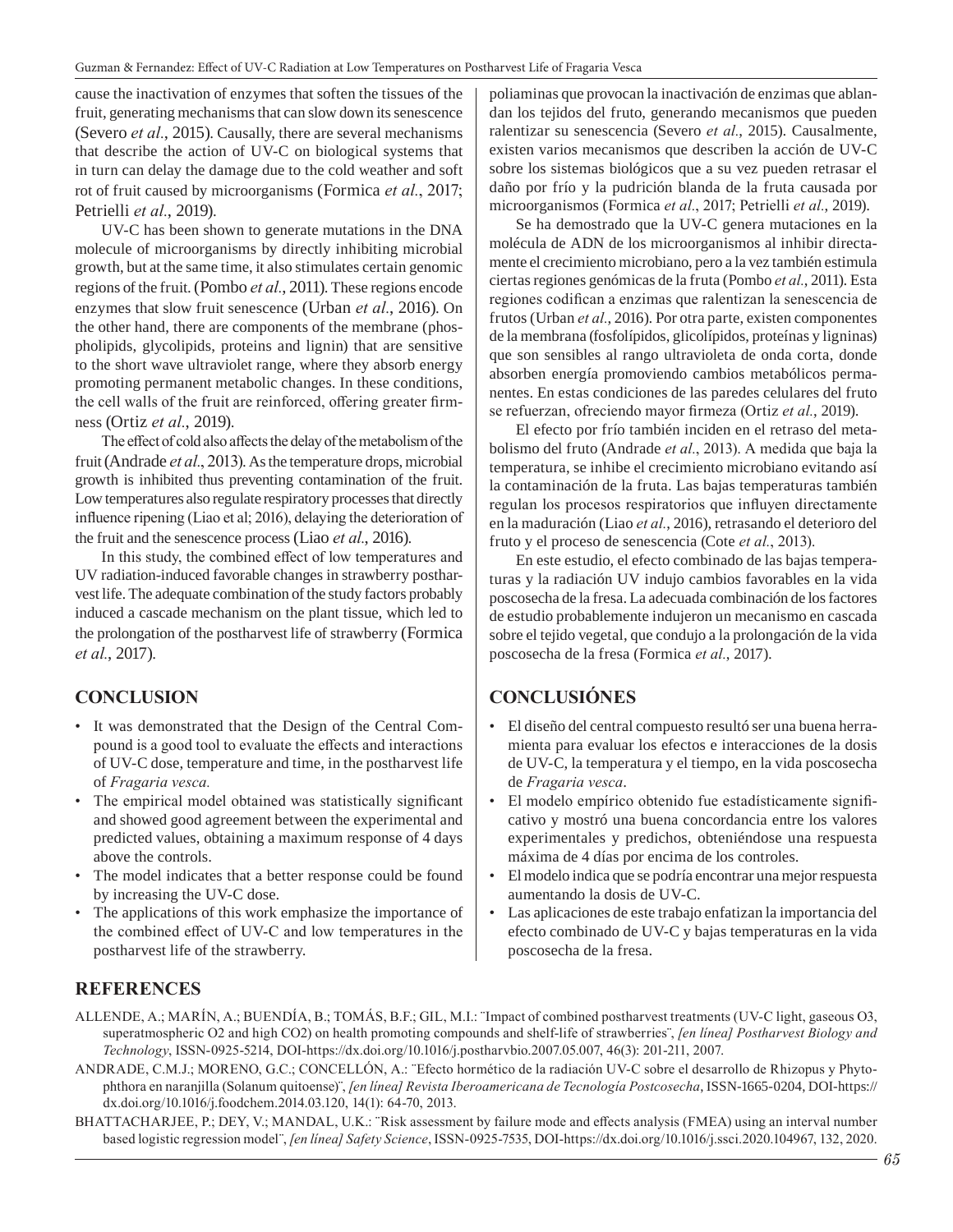- CHEN, C.R.; RAMASWAMY, H.S.: ¨Color and texture change kinetics in ripening bananas¨, *[en línea] LWT-food science and technology*, ISSN-0023-6438, DOI-https://dx.doi.org/10.1006/fstl.2001.0875, 35(5): 415-419, 2002.
- COTE, S.; RODONI, L.; MICELI, E.; CONCELLÓN, A.; CIVELLO, P.M.; VICENTE, A.R.: ¨Effect of radiation intensity on the outcome of postharvest UV-C treatments¨, *[en línea] Postharvest Biology and Technology*, ISSN-0925-5214, DOI-https://dx.doi.org/10.1016/j. postharvbio.2013.03.009, 83: 83-89, 2013.
- DÍAZ, P.M.; CARREÑO, O.Á.; SALINAS, A.J.-A.; CALLEJÓN, F.Á.-J.: ¨Application of Logistic Regression Models for the Marketability of Cucumber Cultivars¨, *[en línea] Agronomy*, 9(1): 17, 2019. *Disponible en: https://www.mdpi.com/2073-4395/9/1/17*
- FORGES, M.; VÀSQUEZ, H.; CHARLES, F.; SARI, D.C.; URBAN, L.; LIZZI, Y.; BARDIN, M.; AARROUF, J.: ¨Impact of UV-C radiation on the sensitivity of three strawberry plant cultivars (Fragaria x ananassa) against Botrytis cinerea¨, *[en línea] Scientia Horticulturae*, ISSN-0304-4238, DOI-https://dx.doi.org/10.1016/j.scienta.2018.06.063, 240: 603-613, 2018.
- FORMICA, O.A.C.; MARTÍNEZ, H.G.B.; DÍAZ, L.V.; ARTÉS, F.; ARTÉS, H.F.: ¨Use of postharvest UV-B and UV-C radiation treatments to revalorize broccoli byproducts and edible florets¨, *[en línea] Innovative Food Science & Emerging Technologies*, ISSN-1466-8564, DOI-https://dx.doi.org/10.1016/j.ifset.2017.07.036, 43: 77-83, 2017.
- FU, B.; LABUZA, T.P.: ¨Shelf-life prediction: theory and application¨, *[en línea] Food Control*, ISSN-0956-7135, DOI-https://dx.doi. org/10.1016/0956-7135(93)90298-3, 4(3): 125-133, 1993.
- GACULA JR, M.C.: ¨El diseño de experimentos para el estudio de la vida útil¨, *[en línea] Journal of Food Science*, ISSN-0022-1147, DOI-: https://dx.doi.org/10.1111/j.1365-2621.1975.tb02211.x, 40(2): 399-403, 1975.
- GOGO, E.; FÖRSTER, N.; DANNEHL, D.; FROMMHERZ, L.; TRIERWEILER, B.; OPIYO, A.; ULRICHS, C.; HUYSKENS-KEIL, S.: ¨Postharvest UV-C application to improve health promoting secondary plant compound pattern in vegetable amaranth¨, *[en línea] Innovative Food Science & Emerging Technologies*, ISSN-1466-8564, DOI-https://dx.doi.org/10.1016/j.ifset.2018.01.002, 45: 426-437, 2018.
- HAKGUDER, T.B.; UNLUTURK, S.: ¨Effect of postharvest UV-C treatment on the microbial quality of "Şalak" apricot¨, *[en línea] Scientia Horticulturae*, ISSN-0304-4238, DOI-https://dx.doi.org/10.1016/j.scienta.2018.02.012, 233: 370–377, 2018.
- IDZWANA, M.I.N.; CHOU, K.S.; SHAH, R.M.; SOH, N.C.: ¨The Effect Of Ultraviolet Light Treatment In Extend Shelf Life And Preserve The Quality of Strawberry (Fragaria x ananassa) cv. Festival¨, *[en línea] International Journal on Food, Agriculture and Natural Resources*, ISSN-2722-4066, DOI-https://dx.doi.org/10.46676/ij-fanres.v1i1.4, 1(1): 15-18, 2020.
- IMAIZUMI, T.; YAMAUCHI, M.; SEKIYA, M.; ALONSO, Y.; TANAKA, F.: ¨Responses of phytonutrients and tissue condition in persimmon and cucumber to postharvest UV-C irradiation¨, *[en línea] Postharvest Biology and Technology*, ISSN-0925-5214, DOI-https://dx.doi. org/10.1016/j.postharvbio.2018.06.003, 145: 33-40, 2018.
- JIN, P.; WANG, H.; ZHANG, Y.; HUANG, Y.; WANG, L.; ZHENG, Y.: ¨UV-C enhances resistance against gray mold decay caused by Botrytis cinerea in strawberry fruit¨, *[en línea] Scientia Horticulturae*, ISSN-0304-4238, DOI-https://dx.doi.org/10.1016/j.scienta.2017.06.062, 225: 106-111, 2017.
- KIM, J.Y.; KIM, H.J.; LIM, G.O.; JANG, S.A.; SONG, K.B.: ¨The effects of aqueous chlorine dioxide or fumaric acid treatment combined with UV-C on postharvest quality of 'Maehyang'strawberries¨, *[en línea] Postharvest Biology and Technology*, ISSN-0925-5214, DOI-https:// dx.doi.org/10.1016/j.postharvbio.2010.01.013, 56(3): 254-256, 2010.
- LIAO, C.; LIU, X.; GAO, A.; ZHAO, A.; HU, J.; LI, B.: ¨Maintaining postharvest qualities of three leaf vegetables to enhance their shelf lives by multiple ultraviolet-C treatment¨, *[en línea] LWT-Food Science and Technology,* ISSN-0023-6438, DOI-https://dx.doi.org/10.1016/j. lwt.2016.05.029, 73: 1-5, 2016.
- LIU, C.; ZHENG, H.; SHENG, K.; LIU, W.; ZHENG, L.: ¨Effects of postharvest UV-C irradiation on phenolic acids, flavonoids, and key phenylpropanoid pathway genes in tomato fruit¨, *[en línea] Scientia Horticulturae*, ISSN-0304-4238, DOI-https://dx.doi.org/10.1016/j. scienta.2018.06.075, 241: 107-114, 2018.
- LU, Y.; DONG, W.; ALCAZAR, J.; YANG, T.; LUO, Y.; WANG, Q.; CHEN, P.: ¨Effect of preharvest CaCl2 spray and postharvest UV-B radiation on storage quality of broccoli microgreens, a richer source of glucosinolates¨, *[en línea] Journal of Food Composition and Analysis*, ISSN-0889-1575, DOI-https://dx.doi.org/10.1016/j.jfca.2017.12.035, 67: 55-62, 2018.
- MARQUENIE, D.; MICHIELS, C.W.; GEERAERD, A.H.; SCHENK, A.; SOONTJENS, C.; VAN IMPE, J.F.; NICOLAI, B.M.: ¨Using survival analysis to investigate the effect of UV-C and heat treatment on storage rot of strawberry and sweet cherry¨, *[en línea] International Journal of Food Microbiology*, ISSN-0168-1605, DOI-https://dx.doi.org/10.1016/S0168-1605(01)00648-1, 73(2-3): 187-196, 2002.
- MARTIN, G.P.; SPERRIN, M.; SNELL, K.I.E.; BUCHAN, I.; RILEY, R.D.: ¨Clinical prediction models to predict the risk of multiple binary outcomes: a comparison of approaches¨, *[en línea] Statistics in Medicine*, ISSN-0277-6715, DOI-https://dx.doi.org/10.1007/s40098-021- 00520-z, 40(2): 498-517, 2021.
- MONTGOMERY, D.C.: *Diseño y Análisis de experimentos*, Ed. Limusa Wyley, segunda ed., México, 2010.
- MORENO, G.C.; ANDRADE, C.M.J.; TERÁN, G.A.; TÚQUERES, U.A.; CONCELLÓN, A.: ¨Efecto del uso combinado de radiación UV-C y atmósfera modificada sobre el tiempo de vida útil de mora de Castilla (Rubus glaucus) sin espinas¨, *Revista Iberoamericana de Tecnología Postcosecha*, ISSN-1665-0204, 17(1), 2016.
- ORTIZ, A.C.; RODONI, M.L.; DARRÉ, M.; ORTIZ, M.C.; CIVELLO, P.M.; VICENTE, A.R.: ¨Cyclic low dose UV-C treatments retain strawberry fruit quality more effectively than conventional pre-storage single high fluence applications¨, *[en línea] LWT-Food Science and Technology,* ISSN-0023-6438, DOI-https://dx.doi.org/10.1016/j.lwt.2018.02.050, 92: 304-311, 2018.
- ORTIZ, O.L.C.; ORTIZ, C.M.; DARRÉ, M.; RODONI, L.M.; CIVELLO, P.M.; VICENTE, A.R.: ¨Role of UV-C irradiation scheme on cell wall disassembly and surface mechanical properties in strawberry fruit¨, *[en línea] Postharvest Biology and Technology*, ISSN-0925-5214, DOI-https://dx.doi.org/10.1016/j.postharvbio.2019.01.002, 150: 122-128, 2019.

PETRIELLI, P.G.; USBERTI, C.Z.F.; ALVES, M.R.: ¨Effects of postharvest application of UV-C radiation on the control of microorganisms